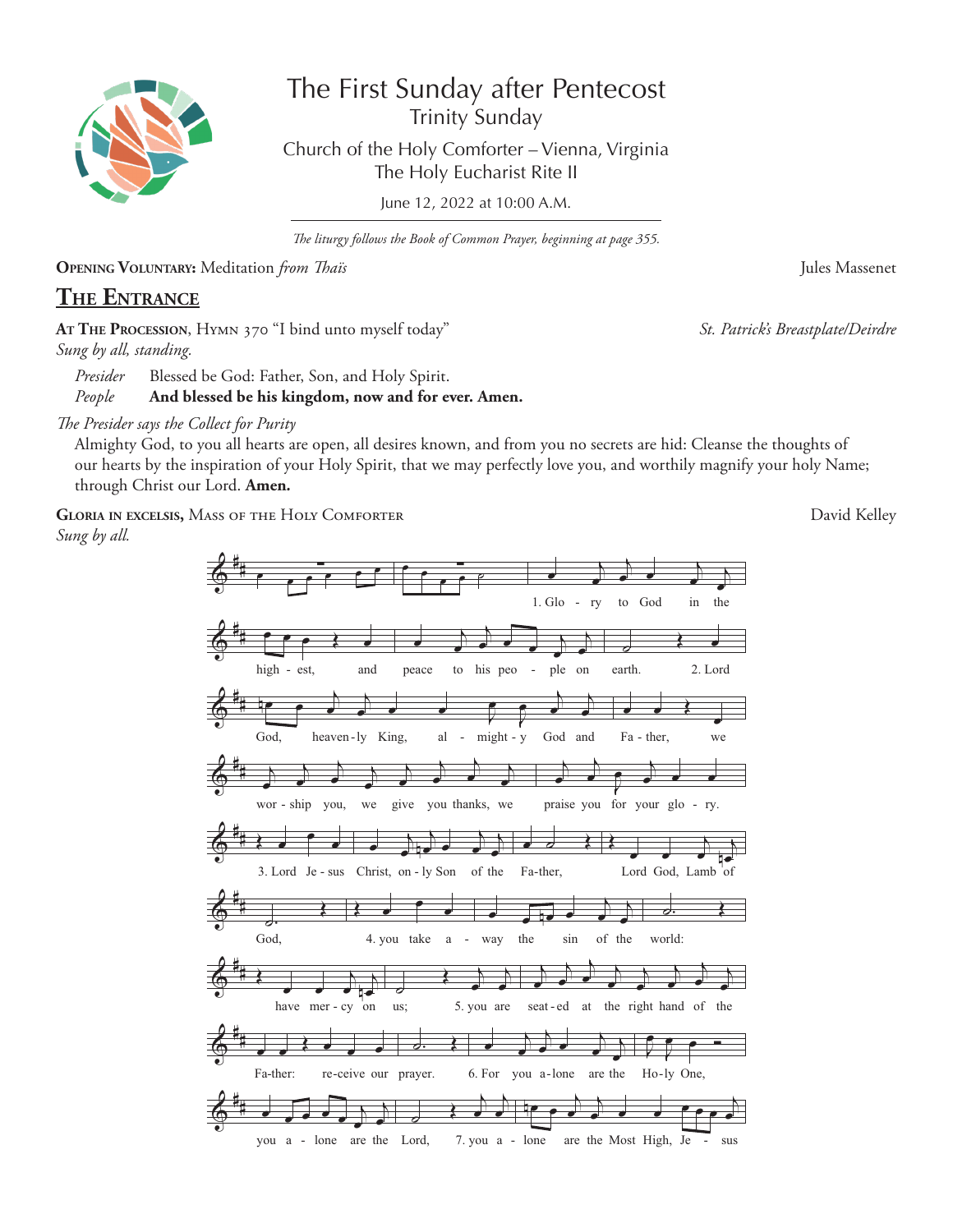

#### **The Collect of the Day**

The Lord be with you. **And also with you.** Let us pray.

Almighty and everlasting God, you have given to us your servants grace, by the confession of a true faith, to acknowledge the glory of the eternal Trinity, and in the power of your divine Majesty to worship the Unity: Keep us steadfast in this faith and worship, and bring us at last to see you in your one and eternal glory, O Father; who with the Son and the Holy Spirit live and reign, one God, for ever and ever. **Amen***.*

# **The Word of God**

#### **The First Lesson** *[The people are seated.]* Proverbs 8:1-4, 22-31

Does not wisdom call, and does not understanding raise her voice? On the heights, beside the way, at the crossroads she takes her stand; beside the gates in front of the town, at the entrance of the portals she cries out: "To you, O people, I call, and my cry is to all that live. The Lord created me at the beginning of his work, the first of his acts of long ago. Ages ago I was set up, at the first, before the beginning of the earth. When there were no depths I was brought forth, when there were no springs abounding with water. Before the mountains had been shaped, before the hills, I was brought forth when he had not yet made earth and fields, or the world's first bits of soil. When he established the heavens, I was there, when he drew a circle on the face of the deep, when he made firm the skies above, when he established the fountains of the deep, when he assigned to the sea its limit, so that the waters might not transgress his command, when he marked out the foundations of the earth, then I was beside him, like a master worker; and I was daily his delight, rejoicing before him always, rejoicing in his inhabited world and delighting in the human race."

The Word of the Lord.

#### **Thanks be to God.**

**Psalm 8** *Domine, Dominus noster* David Kelley

*The cantor sings the refrain, which is then repeated by all. Thereafter, the cantor sings the verses, and all join on the refrain, as indicated.*



- 1 O LORD our Governor, \* how exalted is your Name in all the world!
- 2 Out of the mouths of infants and children \* your majesty is praised above the heavens.
- 3 You have set up a stronghold against your adversaries, \* to quell the enemy and the avenger. *[Ref.]*
- 4 When I consider your heavens, the work of your fingers, \* the moon and the stars you have set in their courses,
- 5 What is man that you should be mindful of him? \* the son of man that you should seek him out?
- 6 You have made him but little lower than the angels; \* you adorn him with glory and honor; *[Ref.]*
- 7 You give him mastery over the works of your hands; \* you put all things under his feet:
- 8 All sheep and oxen, \* even the wild beasts of the field,
- 9 The birds of the air, the fish of the sea, \*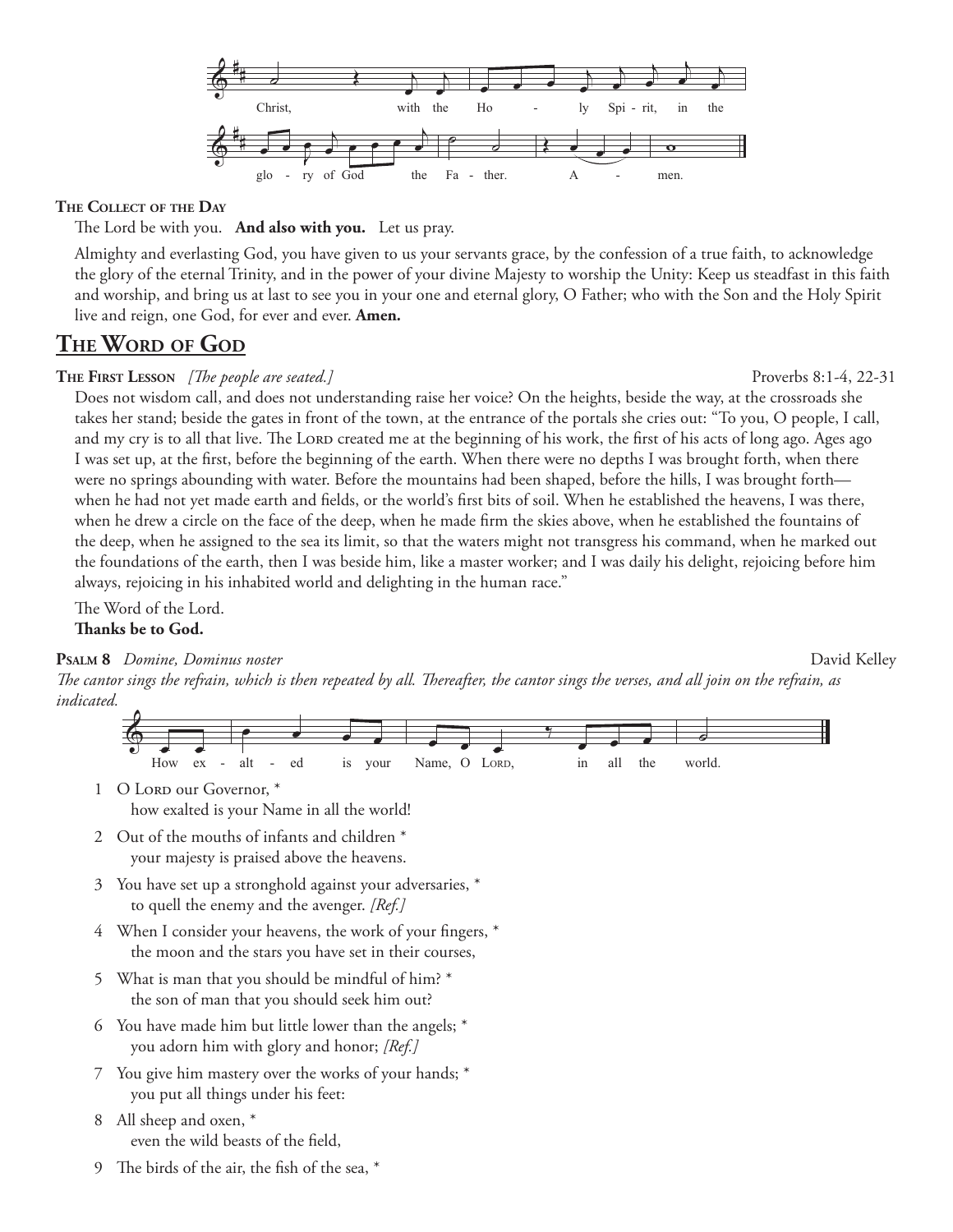and whatsoever walks in the paths of the sea.

10 O Lord our Governor,  $*$ 

how exalted is your Name in all the world! *[Ref.]*

#### **The Second Lesson** Romans 5:1-5

Since we are justified by faith, we have peace with God through our Lord Jesus Christ, through whom we have obtained access to this grace in which we stand; and we boast in our hope of sharing the glory of God. And not only that, but we also boast in our sufferings, knowing that suffering produces endurance, and endurance produces character, and character produces hope, and hope does not disappoint us, because God's love has been poured into our hearts through the Holy Spirit that has been given to us.

The Word of the Lord. **Thanks be to God.**

**At The Sequence,** Hymn 362 "Holy, holy, holy! Lord God Almighty!" *Nicaea Sung by all, standing.*

#### **THE HOLY GOSPEL** John 16:12-15

The Holy Gospel of our Lord Jesus Christ according to John. **Glory to you, Lord Christ.**

Jesus said to his disciples, "I still have many things to say to you, but you cannot bear them now. When the Spirit of truth comes, he will guide you into all the truth; for he will not speak on his own, but will speak whatever he hears, and he will declare to you the things that are to come. He will glorify me, because he will take what is mine and declare it to you. All that the Father has is mine. For this reason I said that he will take what is mine and declare it to you."

The Gospel of the Lord.

**Praise to you, Lord Christ.**

**The Sermon** The Rev. Ann Gillespie

*A brief period of silence is observed for reflection on the sermon. The people stand for the Creed.*

#### **The Nicene Creed** *[Said by all.]*

**We believe in one God, the Father, the Almighty, maker of heaven and earth, of all that is, seen and unseen.**

**We believe in one Lord, Jesus Christ, the only Son of God, eternally begotten of the Father, God from God, Light from Light, true God from true God, begotten, not made, of one Being with the Father. Through him all things were made. For us and for our salvation he came down from heaven: by the power of the Holy Spirit he became incarnate from the Virgin Mary, and was made man. For our sake he was crucified under Pontius Pilate; he suffered death and was buried. On the third day he rose again in accordance with the Scriptures; he ascended into heaven and is seated at the right hand of the Father. He will come again in glory to judge the living and the dead, and his kingdom will have no end.**

**We believe in the Holy Spirit, the Lord, the giver of life, who proceeds from the Father and the Son. With the Father and the Son he is worshiped and glorified. He has spoken through the Prophets. We believe in one holy catholic and apostolic Church. We acknowledge one baptism for the forgiveness of sins. We look for the resurrection of the dead, and the life of the world to come. Amen.**

**The Prayers of the People** *[All remain standing.] Form III, Book of Common Prayer*, *p. 387 Intercessor* Father, we pray for your holy Catholic Church; *People* **That we all may be one.** *Intercessor* Grant that every member of the Church may truly and humbly serve you; *People* **That your Name may be glorified by all people.** *Intercessor* We pray for all bishops, priests, and deacons; *People* **That they may be faithful ministers of your Word and Sacraments.** *Intercessor* We pray for all who govern and hold authority in the nations of the world; *People* **That there may be justice and peace on the earth.** *Intercessor* Give us grace to do your will in all that we undertake; *People* **That our works may find favor in your sight.** *Intercessor* Have compassion on those who suffer from any grief or trouble; *People* **That they may be delivered from their distress.**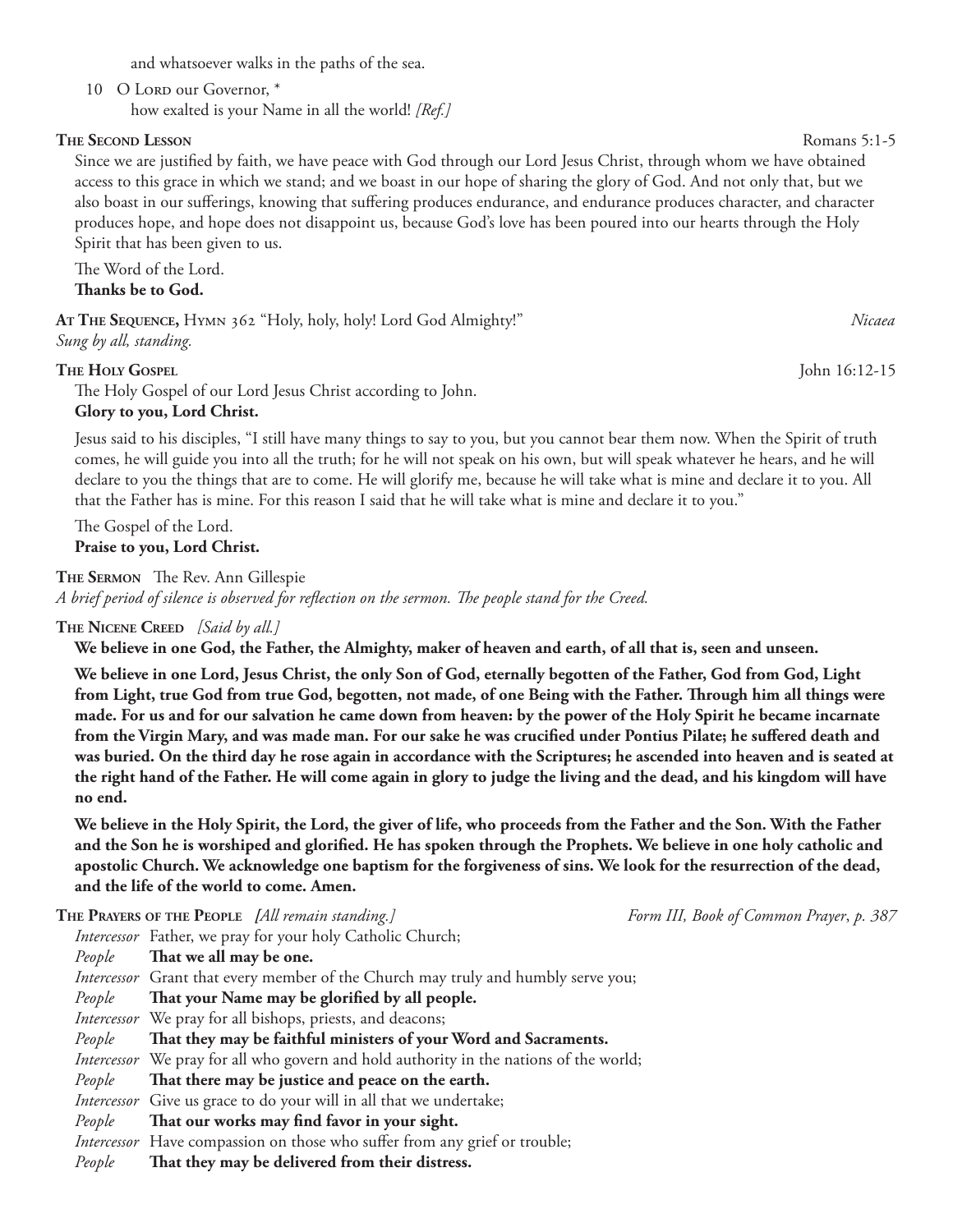*Intercessor* Give to the departed eternal rest;

*People* **Let light perpetual shine upon them.**

*Intercessor* We praise you for your saints who have entered into joy;

*People* **May we also come to share in your heavenly kingdom.**

*Intercessor* Let us pray for our own needs and those of others.

*The People may add their own petitions.*

**The Confession and Absolution**

*The Presider says*

Let us confess our sins against God and our neighbor. *[All kneel in silence.]*

**Most merciful God, we confess that we have sinned against you in thought, word, and deed, by what we have done, and by what we have left undone. We have not loved you with our whole heart; we have not loved our neighbors as ourselves. We are truly sorry and we humbly repent. For the sake of your Son Jesus Christ, have mercy on us and forgive us; that we may delight in your will, and walk in your ways, to the glory of your Name. Amen.**

#### *The Presider stands and says*

Almighty God have mercy on you, forgive you all your sins through our Lord Jesus Christ, strengthen you in all goodness, and by the power of the Holy Spirit keep you in eternal life. **Amen***.*

#### **The Peace**

The peace of the Lord be always with you. **And also with you**. *[The people greet one another with a sign of God's peace and are then seated.]*

#### **Welcome & Announcements**

## **The Holy Communion**

#### **The Offertory Sentence**

*The people remain seated while an offering is received to support Holy Comforter's work of sharing God's love with the world. As the offering is brought forward to the altar, all stand.*

**At the Offertory,** Anthem: "Christ Is Made the Sure Foundation" Vernon Hoyle

Christ is made the sure Foundation, To this temple where we call Thee, And the precious Cornerstone; Come, O Lord of Hosts, today; Who, the two walls underlying, With Thy wonted loving kindness Bound in each, binds both in one; Hear Thy people as they pray; Holy Zion's Help forever, And Thy fullest benediction And her Confidence alone. Shed within its walls for ay.

All that dedicated city, Laud and honor to the Father, Dearly loved by God on high, Laud and honor to the Son, In exultant jubilation, Laud and honor to the Spirit, Pours perpetual melody, Ever Three and ever One; God the One, and God the Trinal, Consubstantial, co-eternal, Singing everlastingly. While unending ages run.

**The Great Thanksgiving** *[The people stand.] Prayer B, Book of Common Prayer, p. 367*

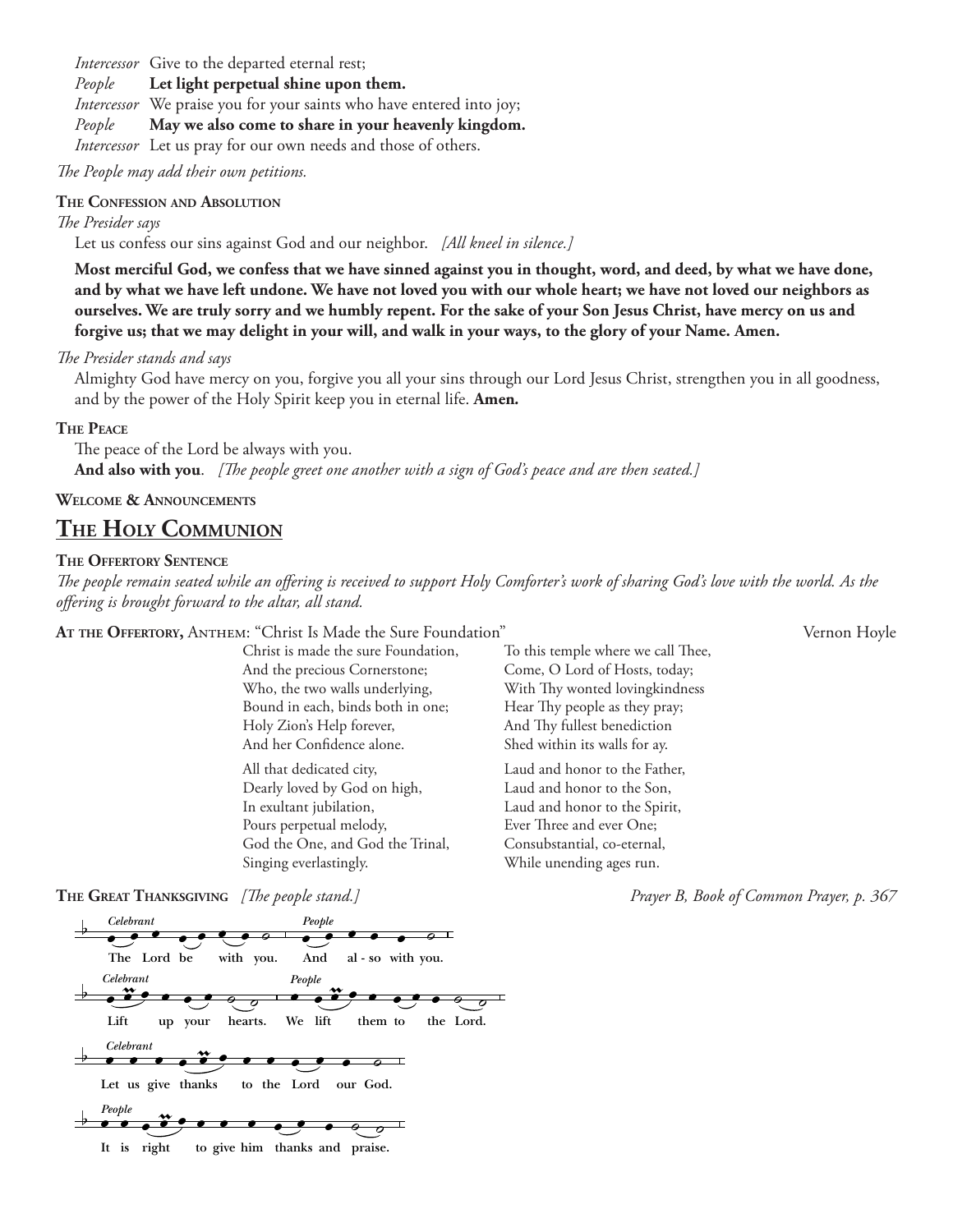#### *The Presider proceeds*

It is right, and a good and joyful thing, always and everywhere to give thanks to you, Father Almighty, Creator of heaven and earth. *[The Presider continues.]*

Therefore we praise you, joining our voices with Angels and Archangels and with all the company of heaven, who for ever sing this hymn to proclaim the glory of your Name:

#### **SANCTUS, MASS OF THE HOLY COMFORTER COMPOSER AND SERVICE OF A SERVICE OF A SERVICE OF A SERVICE OF A SERVICE O**

*Sung by all.* 



*The Presider continues and gives thanks to God for the reconciling work of Christ and prays over the bread and wine.*

#### **Memorial Acclamation**

*Presider* Therefore, according to his command, O Father,

*People* **We remember his death, We proclaim his resurrection, We await his coming in glory;**

#### *The Presider continues*

And we offer our sacrifice of praise and thanksgiving to you, O Lord of all; presenting to you, from your creation, this bread and this wine.

We pray you, gracious God, to send your Holy Spirit upon these gifts that they may be the Sacrament of the Body of Christ and his Blood of the new Covenant. Unite us to your Son in his sacrifice, that we may be acceptable through him, being sanctified by the Holy Spirit. In the fullness of time, put all things in subjection under your Christ, and bring us to that heavenly country where, with all your saints, we may enter the everlasting heritage of your sons and daughters; through Jesus Christ our Lord, the firstborn of all creation, the head of the Church, and the author of our salvation.

By him, and with him, and in him, in the unity of the Holy Spirit all honor and glory is yours, Almighty Father, now and for ever.

<sup>b</sup> œ œ ˙ œ ˙ ˙ A -men. *Celebrant People*

#### **The Lord's Prayer**

*Presider* And now, as our Savior Christ has taught us, we are bold to say,

*People* **Our Father, who art in heaven, hallowed be thy Name, thy kingdom come, thy will be done, on earth as it is in heaven. Give us this day our daily bread. And forgive us our trespasses, as we forgive those who trespass against us. And lead us not into temptation, but deliver us from evil, for thine is the kingdom, and the power, and the glory, for ever and ever. Amen**.

**The Breaking of the Bread,** Mass of the Holy Comforter David Kelley *Sung by all.*